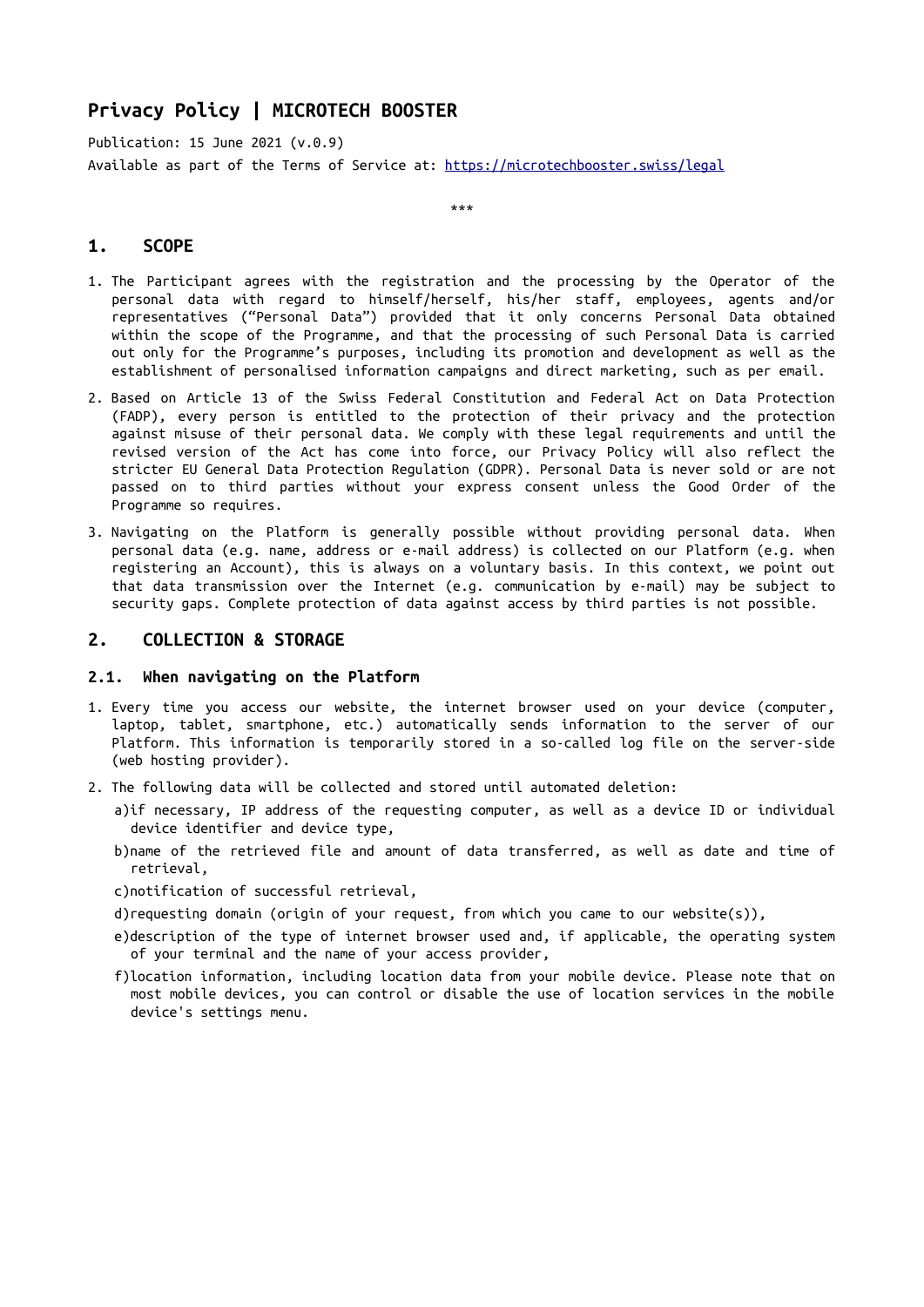3. Our legitimate interest inspiring by GDPR application for the collection of data is based on the following purposes:

a)ensuring a smooth connection setup and comfortable use of the Platform;

b)evaluation of system security and stability;

c)further administrative and operative purposes.

4. We do not use the collected data for profiling purposes when you merely navigate on the Platform.

### **2.2. When concluding a contractual relationship of any kind:**

1. When concluding any contractual relationship of any kind on our website, such as registering an Account, we ask you for the following Personal data:

a)data that personally identifies you, such as your full name and e-mail address

b)other Personal Data which we are legally obliged or entitled to collect and process and which we need for your authentication, identification or to verify the data we collect.

2. The above-mentioned Personal Data is be processed to carry out the contractual relationship. The data is processed by analogy to GDPR application. The storage period is limited to the purpose of the contract as well as statutory and administrative storage obligations.

#### **2.3. When signing up for our newsletter:**

- 1. If you have expressly consented to by signing up for our newsletter, we will use your e-mail address to send it to you.
- 2. You can unsubscribe at any time, using the available link at the end of any newsletter email. Alternatively, you can send your unsubscription request at any time by sending us an e-mail (preferably with the subject: "Unsubscribe newsletter").

#### **2.4. Cookies**

- 1. The data processed by cookies is required for the aforementioned purposes in order to protect our legitimate interests and those of third parties pursuant, by analogy, to Article  $6(1)(1)$ (f) GDPR. Most browsers accept cookies automatically.
- 2. If you do not want us to recognize information about your computer, please set your Internet browser to delete cookies from your computer hard drive, block all cookies, or warn you before a cookie is stored.
- 3. You can find out how to delete or block cookies in the Help and Support section of your Internet browser. There you will find instructions for searching the file or directory where cookies are stored. Please note in any case that the complete deactivation of cookies may mean that you can not use all functions of our website.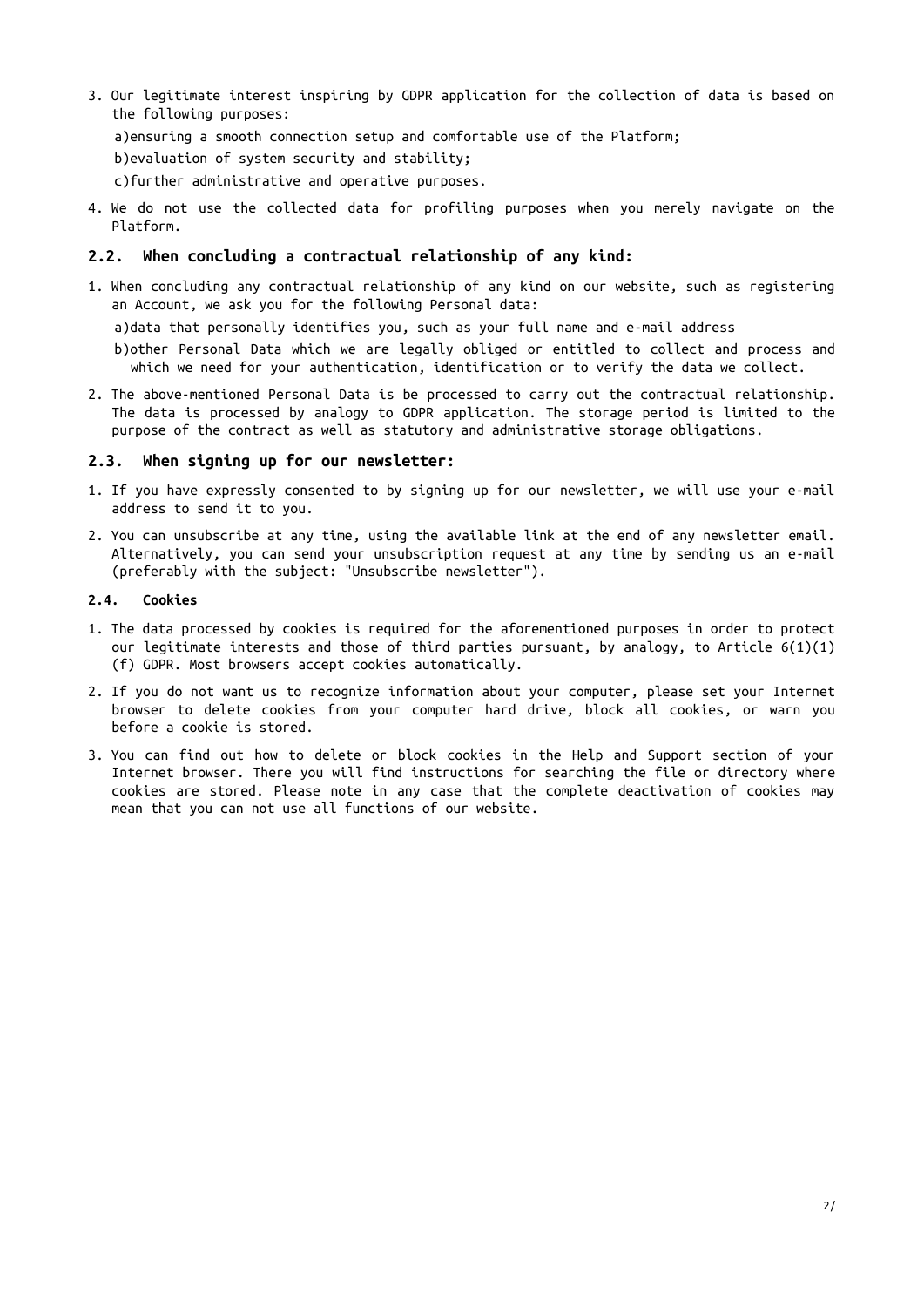### **2.5. TRANSFER OF PERSONAL DATA**

- 1. A transfer of your Personal Data to third parties for purposes other than those listed below does not take place. We only pass on your data to third parties if:
	- a)To the extent required to service you in the Programme (cf. e.g. art. 1.1.4. of the Terms of Service);
	- b)you have given your express consent to this  $(Art. 6(1)(1)(a)$  GDPR by analogy);
	- c)it is necessary for the settlement of contractual relationships with you (Art. 6(1)(b) GDPR by analogy);
	- d)there is a legal obligation to pass it on  $(Art. 6(1)(c)$  GDPR by analogy);
	- e)the disclosure is necessary to assert, exercise or defend legal claims and there is no reason to assume that you have an interest to not disclose your data (Art. 6(1)(f) GDPR by analogy).
- 2. In all cases, the amount of Personal Data transmitted is limited to the minimum required for the purpose served.
- 3. The data processed by cookies is required for the aforementioned purposes in order to protect our legitimate interests and those of third parties pursuant, by analogy, to Article 6(1)(1) (f) GDPR. Most browsers accept cookies automatically.
- 4. If you do not want us to recognize information about your computer, please set your Internet browser to delete cookies from your computer hard drive, block all cookies, or warn you before a cookie is stored.
- 5. You can find out how to delete or block cookies in the Help and Support section of your Internet browser. There you will find instructions for searching the file or directory where cookies are stored. Please note in any case that the complete deactivation of cookies may mean that you can not use all functions of our website.

#### **3. PERSONAL DATA RIGHTS**

1. By analogy to GDPR application, you have the right to:

a)Request access to your personal data;

b)Rectification of your personal data;

- c)Request the erasure of your personal data;
- d)Restrict the processing of your personal data;
- e)Request that your personal data be provided in a format that can be transferred to you or another organisation (portability);
- f)Object to the processing of your personal data; and
- g)Lodge a complaint with your competent Data Protection and Information Commissioner in Switzerland.
- 2. If you have any questions regarding these rights, or if you would like to exercise any of these rights, you may do so in writing or via email (cf. Header of the Terms of Service).

#### **4. DURATION OF DATA STORAGE**

- 1. The personal data collected is stored by us as long as necessary for the performance and Good Order of the Programme, or other contractual relations we have entered into with us if any.
- 2. The cookies we use allow us to automatically recognise when you return to the Platform that you have already been with us; they are automatically deleted after a defined period of time.

# **5. DATA SECURITY**